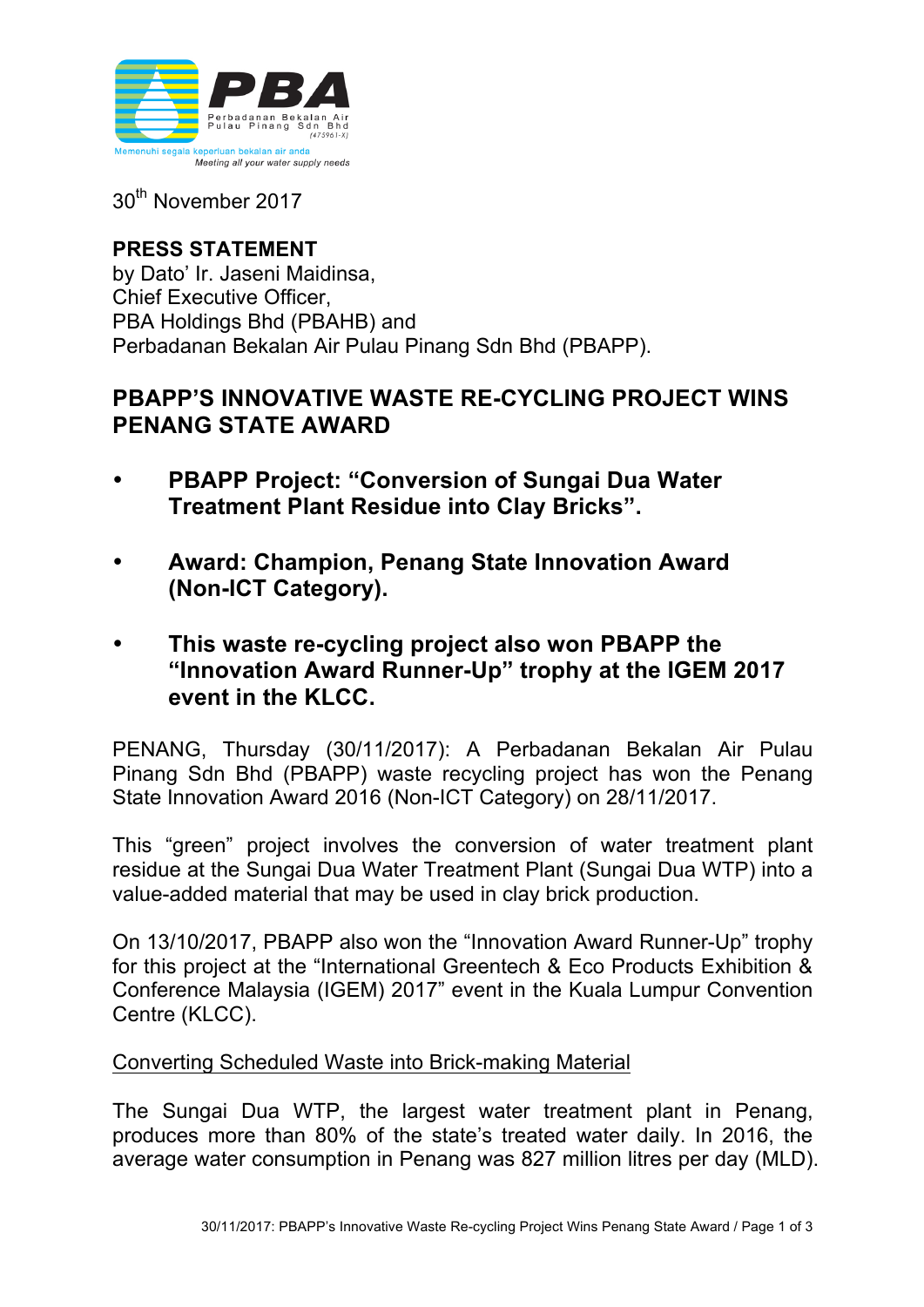

The by-product of the conventional water treatment process at the Sungai Dua WTP is a waste material known as water treatment plant (WTP) residue.

The WTP residue is classified as a "scheduled waste" that must be disposed safely, in accordance to the "Environmental Quality (Scheduled Wastes) Regulations 2005".

The Sungai Dua WTP generates an average of 300 metric tons of WTP residue per day.

Through research and development (R&D) since 2009, PBAPP has discovered a way to re-cycle the WTP residue as a value-added material for making clay bricks used in construction projects.

#### Key Benefits

The key benefits of this WTP residue recycling project include:

- 1. Re-cycling a scheduled waste in an innovative manner, in line with the Penang State Government's "A Cleaner, Greener Penang" initiative;
- 2. Potential reduction of scheduled waste disposal costs, not only for PBAPP, but for the entire water supply industry in Malaysia; and
- 3. Re-using WTP residue constructively as a value-added material that will be useful to the brick-making industry, and consequently, to the construction industry.

#### Penang State Innovation Award

Deputy Penang State Secretary Dato' Haji Ghazali Bin Derahman handed the Penang State Innovation Award (Non-ICT category) to PBAPP on 28/11/2017, in conjunction with the Penang state-level "Innovation Day 2017" event.

The Penang State Innovation Awards recognizes innovative public sector initiatives. It also promotes creativity and innovation amongst state administration personnel, so as to improve the quality of public services for the benefit of the people.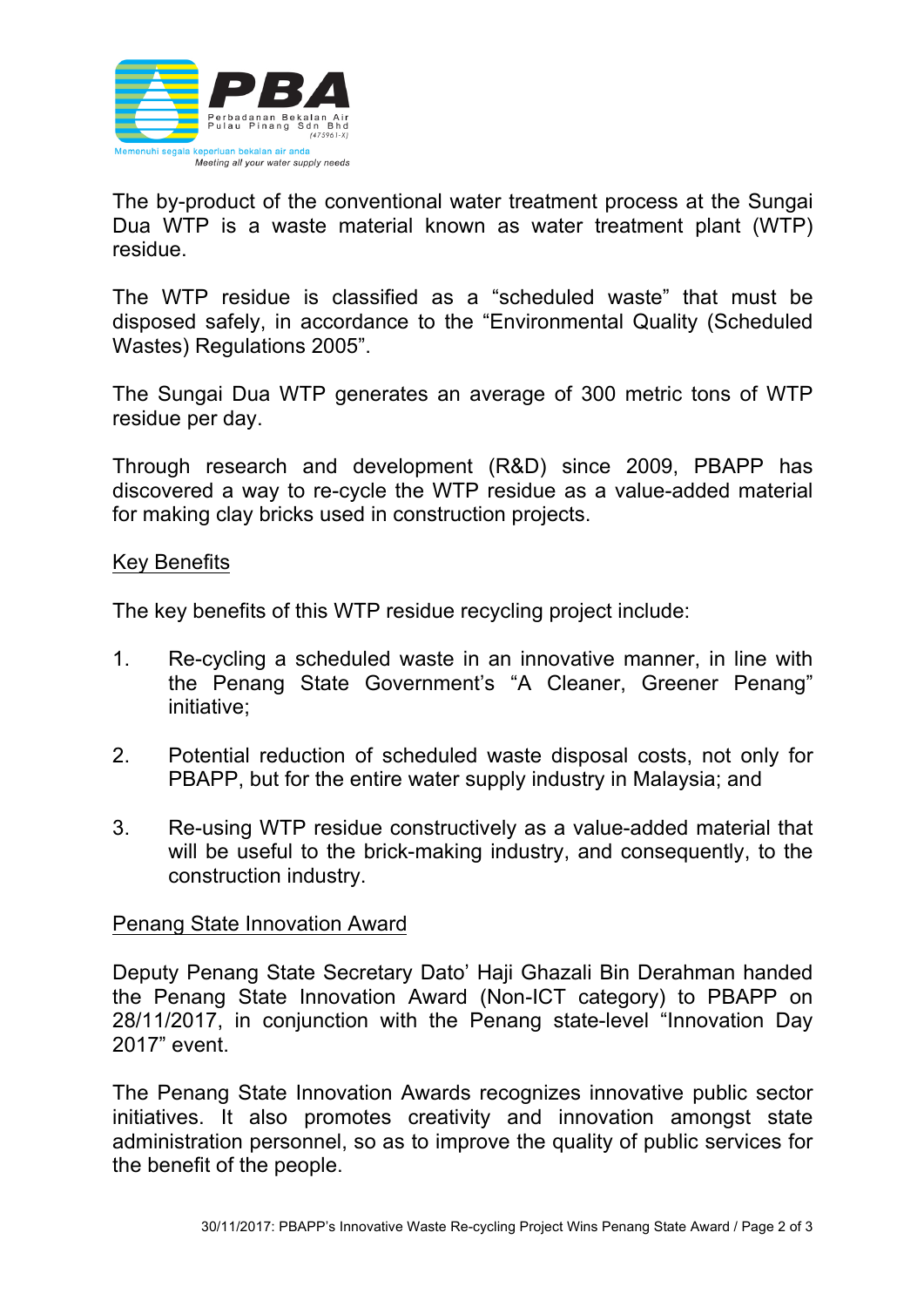

Thank You.

Dato' Ir. Jaseni Maidinsa, Chief Executive Officer, PBA Holdings Bhd (PBAHB) and Perbadanan Bekalan Air Pulau Pinang Sdn Bhd (PBAPP).

| Issued by | Puan Syarifah Nasywa bt Syed Feisal Barakbah |
|-----------|----------------------------------------------|
|           | <b>Corporate Communications Unit</b>         |
| Tel       | 04-200 6607                                  |
| Email     | syarifah@pba.com.my                          |

\_\_\_\_\_\_\_\_\_\_\_\_\_\_\_\_\_\_\_\_\_\_\_\_\_\_\_\_\_\_\_\_\_\_\_\_\_\_\_\_\_\_\_\_\_\_\_\_\_\_\_\_\_\_\_\_\_\_